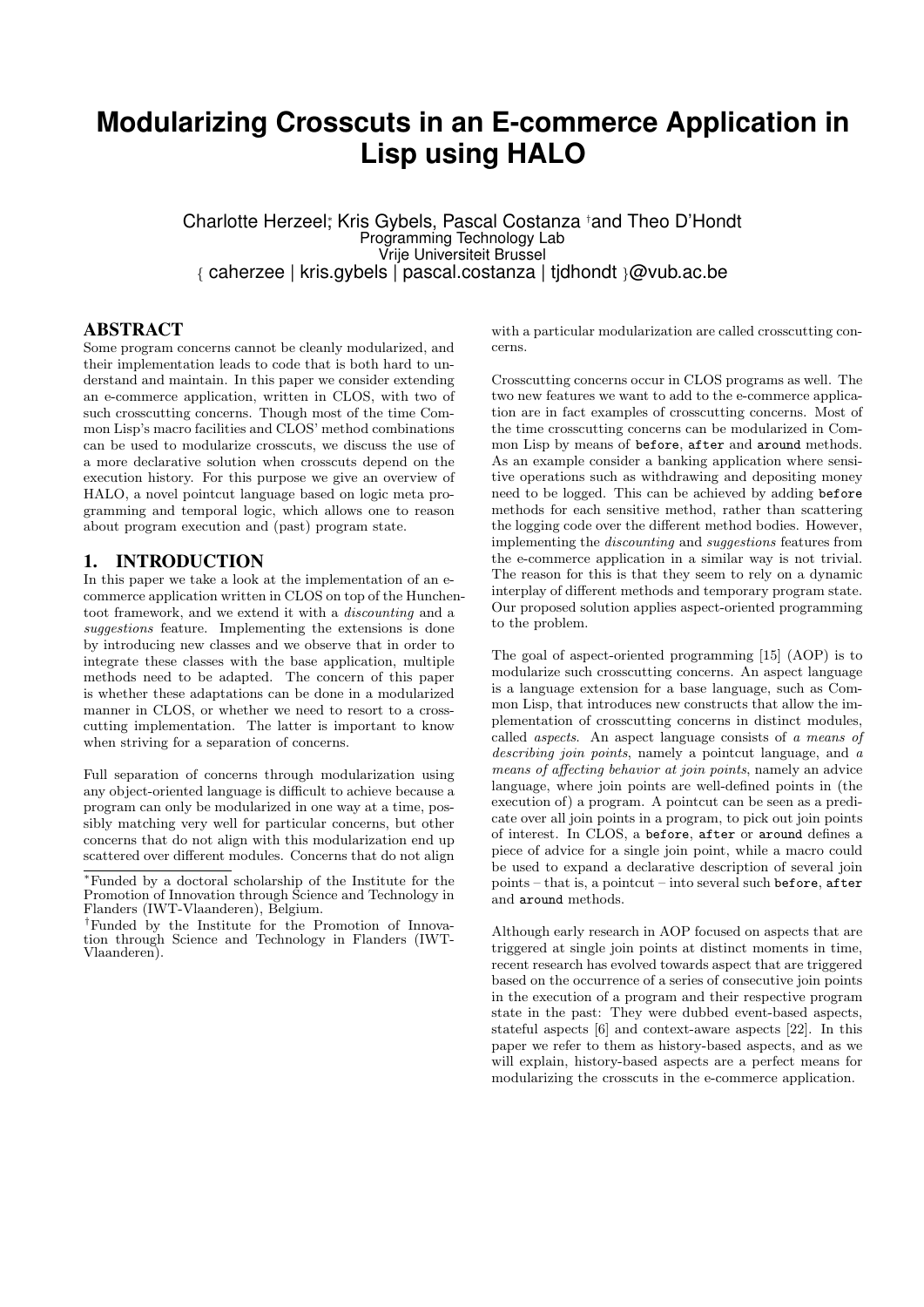In the pursuit of an expressive pointcut language for CLOS for history-based aspects, we have applied logic meta programming to the problem, resulting in HALO. HALO – which stands for "History -based aspects using Logic" – extends our earlier research on logic pointcut languages [9] with support for writing pointcuts that can depend not just on the current join point but also on previous join points and also on past program state.

The rest of this paper is organized as follows. In Section 2 we present an overview of HALO. We present both the advice language and the pointcut language, as well as some basic examples. The follow-up section discusses the implementation of a basic e-commerce application, and how it can be extended with a discounting and a suggestions feature. A modularized implementation in HALO of the latter two features is subsequently explained. Section 5 presents an overview of related work, including other approaches to aspect-oriented programming in Lisp. Finally, before presenting our conclusions, we elaborate on some future work.

# 2. THE HALO LANGUAGE

HALO ("History-based Aspects using LOgic") is a novel logic-based pointcut language for Common Lisp [2] that allows pointcuts to be expressed over a history of join points as well as allowing interactions with the base language (so called hybrid pointcuts). In this section, we first give some background information on the concept of advices in aspectoriented programming and how this works in HALO, as well as the motivation for making HALO a temporal-logic-based pointcut language. The remainder of the section explains the HALO pointcut language itself.

# 2.1 Aspect-Oriented Programming & Advice

Most aspect languages are founded on the concept of advice. Advice already exist in Common Lisp in the form of before, after and around methods in CLOS. The latter "intercept" when a generic function with a particular set of specializers is executed and execute additional behavior before, after or around its execution. This concept is extended in AOP to pointcuts: rather than being defined on a single generic function with a particular name, an advice is defined using a description of which "join points" the advice should intercept, which can be more complex. A join point is a key event in the execution of the program, such as the execution of a method.

While some aspect languages have explicit "before" and "after" advices, HALO does not distinguish between types of advices. Instead, the join point model includes distinct "return" join points on which the application of an advice has the same effect as an "after" advice in other languages.

An example to illustrate the form in which advices using the HALO pointcut language are defined:

```
(at ((gf-call 'buy ?args)
     (escape ?time (get-universal-time)))
   (print "Buy was invoked with arguments: " ?args)
  (print " at time " ?time))
```
This is an example of a straightforward logging advice, which

intercepts invocations of the generic function buy and prints information about the invocation to a log. The advice body consists of two calls to print. The gf-call and escape forms are predicates in the HALO logic pointcut language.

For comparison, a before method in CLOS that does the same as the simple advice depicted above:

```
(defmethod buy :before (args)
  (let ((time (get-universal-time)))
    (print "Buy was invoked with arguments:" args)
    (print " at time " time)))
```
### 2.2 Logic Pointcuts over Joinpoint Histories

*Motivation for logic-based pointcut languages.* Several ways to write pointcuts exist. For example, the AspectS framework for Smalltalk [12] uses Smalltalk's meta-object protocol to write pointcuts as Smalltalk expressions that compute a collection of methods. The use of Smalltalk expressions means a Turing-complete language can be used to express pointcuts, the use of the MOP furthermore allows complex pointcuts that check statements in the method bodies, relationships between classes and so forth. A similar approach could be taken in CLOS. But on the other hand, previous work on CARMA [9] and other logic-based pointcut languages [21, 10, 25] has demonstrated the suitability of logic programming [17] as the basis for a pointcut language. Logic programming allows pointcuts to be written in a declarative style, without control loops and such, which in general is taken to make expressions in these languages easier to read (as Kowalski explained through his well-known equation "algorithm =  $logic + control$ " [18]).

*Logic pointcut matching.* In logic pointcut languages, pointcuts are written as logic queries over logic facts that give information about the join points. Conceptually, whenever a join point (such as a method execution) occurs, facts giving information about the join point (such as its name and its arguments) are made. The pointcuts of all advices are then checked against this fact base. If the pointcut (a logic query) has a solution using this fact base, we say the pointcut matches the join point. Such a match means the advice body is then executed. Note that it is possible for logic queries to have multiple solutions, with different values for logic variables. In that case, in HALO, the advice is executed for every solution. The advice body can also make use of the values of the logic variables, as illustrated in the example in the previous section: the ?args and ?time variables are used in the advice body, and will respectively contain the arguments and time of execution of calls to the function buy.

*HALO and temporal logic.* In most early pointcut languages, no history of join points was available to pointcuts. Using a logic-based pointcut language as example: in CARMA, whenever a join point occurs, only information about that join point and some additional information about the program (the classes, relationships between classes, their methods and so forth) is available in the fact base. More re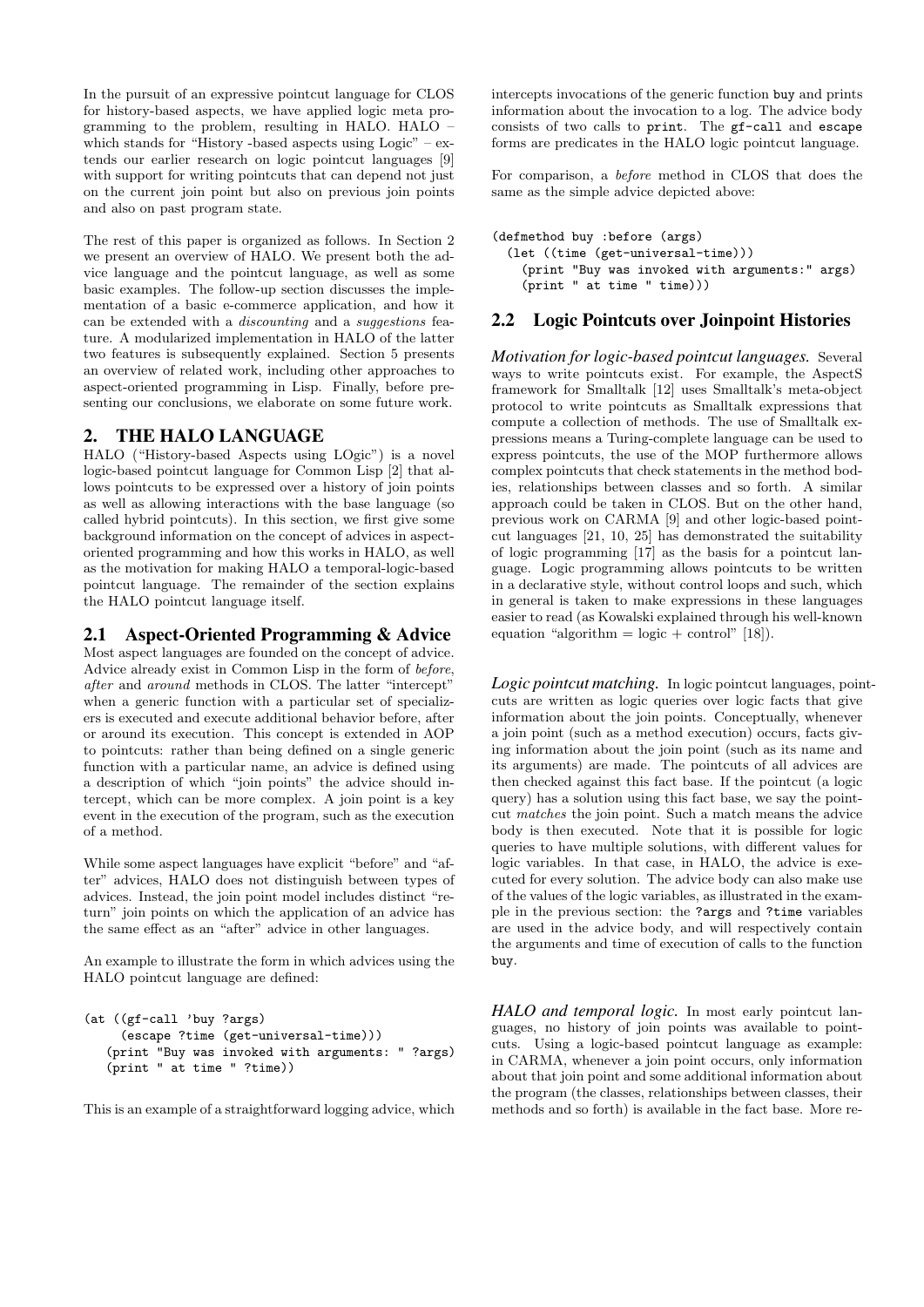cent proposals for pointcut languages have included some form of allowing pointcuts to depend on join points that occurred earlier. For logic-based pointcut languages, this means the fact base does not just include information about the "current" join point, but also about earlier join points. This allows for pointcuts that intercept the execution of a method named "buy", but only if there was previously an execution of "login". This means there are also temporal relations between the join points in the fact base. To deal with these, HALO is in particular based on temporal logic programming.

# 2.3 HALO Pointcut Language

In a logic pointcut language, join points are represented as logic facts and pointcuts are expressed as queries using logic predicates. The built-in predicates of HALO fall into two classes: the primitive predicates that distinguish between types of join points and higher-order temporal predicates for dealing with temporal relationships between join points. The predicates are summarized in Figure 1.

Note that while HALO is a logic-based language, in contrast with other logic-based pointcut languages, it does not use the syntax of the well-known logic language Prolog. Instead, Lisp-style list syntax is used for logic pointcut queries. Variables are written with a question mark, as in ?var. For example, the expression (gf-call 'buy ?args) would be written in Prolog as  $gf-call(buy, Args)$ .

### *2.3.1 Joinpoint Type Predicates*

HALO's join point model, as with most other pointcut languages, consists of the key events in the execution of an object-oriented program. In the case of Common Lisp, there are seven types of join points: the instantiation of a class, the invocation of and return from a generic function, the execution of and return from a method, and the accessing or changing of a slot (instance variable).

Figure 1 lists HALO's join point predicates. They each have a number of arguments exposing data of the join point. The gf-call and method-call predicate respectively capture invocations of a generic function and executions of specific methods of a generic function. They each expose the arguments the function is invoked with: i.e. the actual runtime objects. The name of the function is exposed as a symbol. The method-call predicate has an additional parameter that exposes the specializers of the method, i.e. the argument types specified in the method signature, which are used to select a specific method of a generic function. The corresponding gf-return and method-return predicates select return join points for generic functions and methods respectively. They have a similar parameter list as the gfcall and method-call predicates, but additionally expose the return value. The slot-get and slot-set predicates respectively capture slot access and change join points. They expose the object whose slot is referenced, the name of the slot, its value, and its new value in the case of slot-set. The create predicate captures class instantiation join points and exposes the class's name and the actual instance.

# *2.3.2 Temporal Predicates*

*Temporal predicates overview.* The temporal predicates in HALO allow for pointcuts that express a temporal relation between past join points. This is not limited to join points which are in a control flow relationship. Rather, a history of past join points is kept which can be referred to using the temporal predicates. The temporal predicates are higher-order predicates that take pointcuts as arguments. To establish some terminology, consider the following pointcut:

```
((gf-call 'checkout ?argsC)
(most-recent (gf-call 'buy ?argsB)))
```
The first condition is referred to as the outer pointcut, the single condition used as argument to the temporal predicate most-recent is referred to as the inner pointcut.

The temporal higher-order predicates share the same basic semantics. An inner pointcut is evaluated against a subset of join points relative to the join points matching the outer pointcut. The actual subset, of course, depends on the particular temporal predicate. In the above example, the inner pointcut (gf-call 'buy ?argsB) is thus evaluated against join points in the past of the join points matching the outer pointcut (gf-call 'checkout ?argsC).

The since temporal predicate is the more difficult one of the three predicates as it has two inner pointcuts. The first inner pointcut is evaluated against the past join points relative to the join points captured by the outer pointcut. The second inner pointcut is evaluated against the join points in-between the two other join points.

The all-past and most-recent predicates match the inner pointcut against all past join points relative to the join point matched by the outer pointcut. The predicates differ in that the all-past has solutions for all past join points that match, while the most-recent predicate only has a solution for the most recent join point that matches. The cflow predicate is a variation of the most-recent predicate which additionally checks that no corresponding return join point has occurred for the join point captured by the inner pointcut (it is therefore similar to the cflow construct in AspectJ [19]).

*Variable sharing.* Variables can be shared between the inner and outer pointcuts. As the semantics of the temporal predicates is that the inner pointcut is evaluated against the past of the join point captured by the outer pointcut, variables are bound by the outer pointcut. For example, the following pointcut captures invocations of the buy function and gives all users that previously also bought the same article:

((gf-call 'buy (?user1 ?article)) (all-past (gf-call 'buy (?user2 ?article))))

In this example, the outer pointcut captures a buy call and exposes the arguments of the call in the ?user1 and ?arti-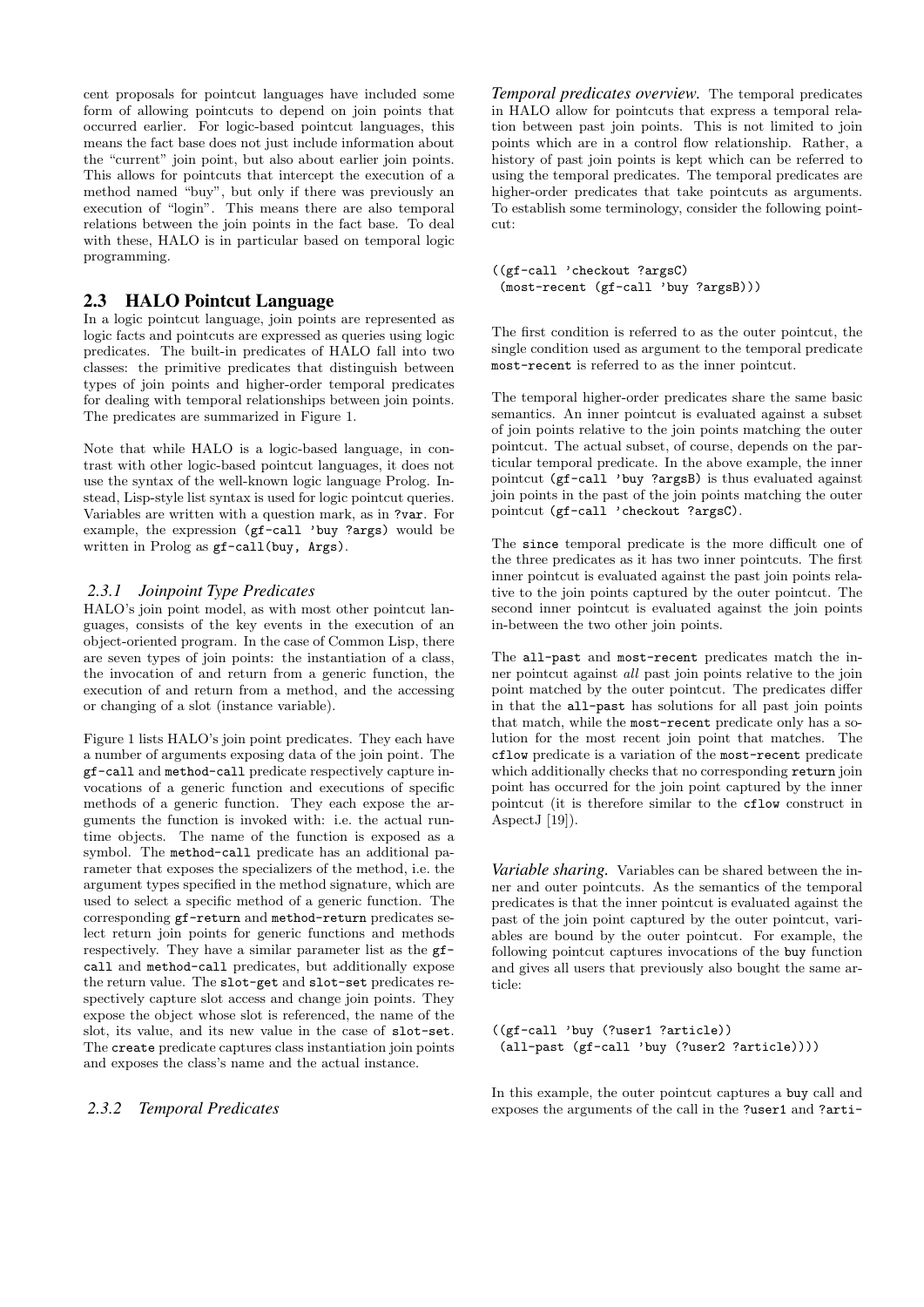| pointcut        | $\mathbb{R}^2$            | $(primitive-point cut > escape > * tpointcut >)$                               |
|-----------------|---------------------------|--------------------------------------------------------------------------------|
| pointcut        | $\mathbb{N}^{\mathbb{N}}$ | $(primitive-point cut > escape > *(since < tpointcut > tpointcut >))$          |
| toointcut       |                           | $\therefore$ ({< temporal >  not} < pointcut >)                                |
|                 |                           | primitive_pointcut :: < gf_call >  < gf_return >  < get >  < set >  < create > |
|                 |                           | $ m return > m call$                                                           |
| $\emph{escape}$ | $\mathbb{R}^2$            | $(escape ?variable < lisp-form >)$                                             |
| $qf\_{call}$    | $\mathbb{R}^{\bullet}$    | $(qf\text{-}call ?qfName ?arquments)$                                          |
|                 |                           | Generic function call join point                                               |
| $m_{call}$      | $\dddot{\mathbf{r}}$      | $(method-call ?methodName? arguments ?specializers)$                           |
|                 |                           | Method call join point                                                         |
| $q$ f_return    | $\dddot{\mathbf{r}}$      | $(gf-return ?gfName ? arguments ?rvalue)$                                      |
|                 |                           | Generic function return join point                                             |
| $m\_return$     | $\mathbb{R}^{\bullet}$    | (method-return ?methodName ?arguments ?specializers ?rvalue)                   |
|                 |                           | Method return join point                                                       |
| qet             | $\dddot{\mathbf{r}}$      | $(slot-qet ?obj ?slotName ?value)$                                             |
|                 |                           | Solt get join point                                                            |
| set             | $\mathbb{R}^2$            | $(slot-set ?obj ?slotName ?oldValue ?newValue)$                                |
|                 |                           | Solt set join point                                                            |
| create          | $\mathbb{R}^{\bullet}$    | (create ?className ?instance)                                                  |
|                 |                           | Instance creation join point                                                   |
| temporal        | $\mathbb{R}$              | $most-recent   all-past   cflow$                                               |
|                 |                           | Temporal relations                                                             |

Figure 1: Grammar for HALO pointcut language. For conciseness we have depicted the arguments of the different predicates as logic variables preceded by a "?".

cle variables, the inner pointcut then matches on all previous calls to buy with the same article object as argument.

#### *2.3.3 Hybrid Pointcuts*

The escape predicate can be used to include Lisp code referring to logic variables in a pointcut definition. The example below shows a pointcut capturing invocations of a generic function named buy, where the escape predicate is used to ask the price of an article (second argument) and to bind the result to a logic variable ?price (first argument). Whenever such a pointcut is evaluated, the piece of Lisp code is executed using the bindings available for the logic variables, resulting in a new variable binding which in return is used in the evaluation of the rest of the pointcut. But if the return value of the Lisp code is nil, the condition has no solution. In the example, the constraint (greater-than ?price 10) is checked for a value ?price computed at the Lisp level – or in other words, the binding for ?price is not logically derived.

```
((gf-call 'buy (?user ?article))
 (escape ?price (price ?article))
(greater-than ?price 10))
```
The escape predicate can be in a temporal predicate; The only restriction is that applies is that all of the variables used in its condition are bound by the rest of the pointcut. The semantics is such that it appears as if the Lisp code of the escape conditions inside the most-recent is evaluated when user2 buys an article. The following example advice prints the price for which a user previously bought an article when the same article is bought by another user:

((gf-call 'buy (?user1 ?article)) (most-recent (gf-call 'buy (?user2 ?article)) (escape ?price2 (price ?article)) (escape ?name2 (user-name ?user2)))) (print "Article previously bought by " ?name2 " for " ?price2 " EUR"))

So the variable ?price2 will refer to the past price of the article, which is possibly different from the price of the article when the second buyer purchases the article.

#### 2.4 Defining Rules

Programmers can define rules for new predicates using the defrule construct. As in other logic-based pointcut languages [9, 21], this mechanism can be used to define new join point predicates. This is simply a matter of using an existing join point predicate in the definition of the rule. For example, the rule definition below extends HALO with a new pointcut predicate that captures invocations of a generic function called checkout:

```
(defrule (checkout-gf-call ?args)
  (gf-call 'checkout ?args))
```
Note that rules do not have to define predicates about join points. Only rules based on other join point predicates define a new join point predicate.

#### 3. HALO WEAVER

Though the focus of this paper is to illustrate the HALO language, the reader might benefit from a little inside information on how HALO is implemented. We won't delve into all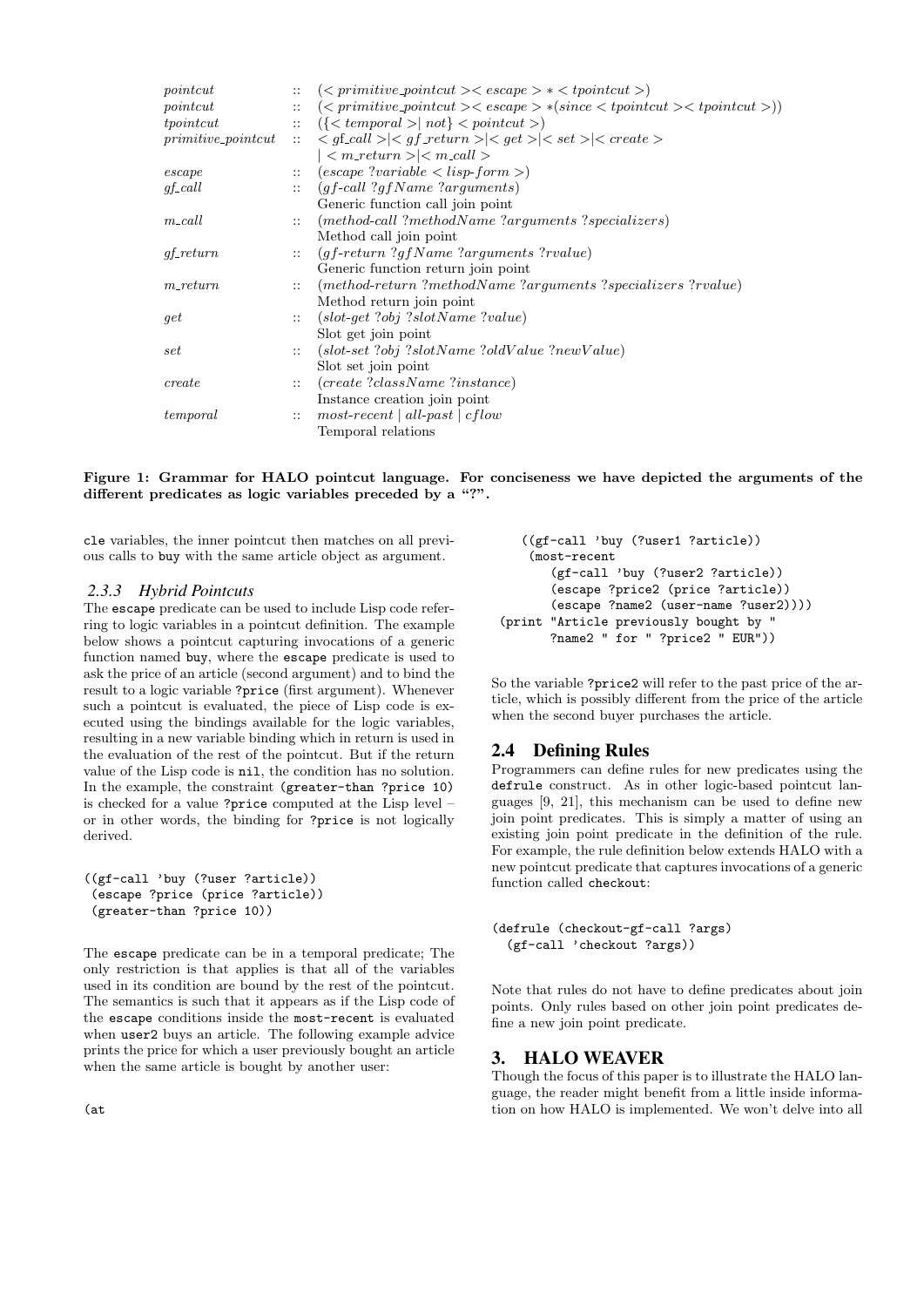the details, but we do cover how HALO code and Lisp code are combined. The latter integration process is called weaving in AOP terminology and – in HALO's case – involves a runtime process for intercepting join points and a query engine for matching pointcuts to a join point. A schema of the dynamic weaving process, responsible for combining HALO code and base code, is depicted in Figure 2.

The weaver is responsible for mapping the key events in the execution of a CLOS program (or join points) to logic facts and storing them in a fact base. In our concrete implementation this is achieved by wrapping the generic function call, instance creation and slot access protocols in Common Lisp through the CLOS Metaobject Protocol[14] to attach code for generating the facts. Hence in order to generate join points for classes or generic functions, it is necessary to introduce a correct meta class at the class or generic function definition.

Secondly the weaver is responsible for weaving in the proper advice code at each event; The proper advice code is computed by trying to resolve the pointcuts given the fact base. The latter is done by a query engine, which is basically an interpreter for our logic language HALO. A first implementation of the HALO query engine was based on backward chaining.This approach however relies on storing the entire execution history forever and making deep copies of object state at each point in time. This appeared to be necessary to evaluate hybrid pointcuts correctly using backward chaining [11]. However, currently, a more practical implementation of HALO relies on an implementation strategy based on forward chaining. Because of the way pointcut queries are then pre-computed as join point facts are asserted, it diminishes copying object state for evaluating escape conditions correctly. In addition HALO's predefined set of temporal relations allows us to build a weaver where memory management can be optimized. More concretely, we have implemented an extended version of the RETE [8] forward chaining algorithm to evaluate HALO pointcuts, which allows for a dynamic management of the join point history. In fact, the e-commerce application as presented in this paper runs on top of this implementation.

Switching HALO from backward chaining to forward chaining is however not trivial. More precisely, because of HALO's hybrid pointcut mechanism, allowing full variable sharing and recursive rule definitions appears problematic. However a full discussion on these problems is out of the scope of this paper, and will be discussed elsewhere.

# 4. IMPLEMENTING AN E-COMMERCE AP-PLICATION

The application we discuss in this paper is an e-commerce application for selling clothing. This application was first implemented on top of the Hunchentoot framework [24] and CLOS. Hunchentoot is a toolkit for building dynamic websites and is currently being used for commercial web sites such as ERGO [24]. Hence Hunchentoot is an excellent starting point for developing a realistic web application. The latter is important because we want to show that something as exotic as a temporal logic-based pointcut language is indeed useful and plausible to use in a real-life application.

In this paper we extend the e-commerce application with a discounting and *suggestions* feature using HALO. To get a better grasp of how the application works, we discuss the basic workings of an e-shop in the next section. Thereafter follows an overview of the basic program structure, referenced in the follow-up sections which discuss how aspects in HALO adapt the base program to implement the discounting and suggestions features.

# 4.1 Going shopping

*Online Shopping at* Boutique*.* The Boutique store exclusively sells clothing by mail order: the Boutique catalogue itself can be viewed on a website and customers can place their orders online. Though browsing the catalogue requires nothing more than surfing the website, placing an order requires one to identify oneself by filling in a login form. The latter can only be done by customers that have an account at Boutique. When logged in, the customer can add different products from the catalogue to his virtual shopping basket. The contents of a shopping basket can be viewed at a dedicated web page, displaying each added article, a number indicating the total price of all purchased articles and a checkout form asking for a desired payment method and packaging details. When the customer fills in the checkout form, the products are retrieved from the *Boutique* stock and mailed to the customer, along with the bill. Two screenshots of the Boutique website are depicted in Figure 3

*Program structure.* The application implementing the above e-shop is modelled as depicted in Figure 4. The figure displays a UML diagram of the classes implementing the different roles outlined in the above description of the e-shop. The class shop represents the Boutique store and the slots articles, customers and accounts are there to track the catalogue content, the customers visiting the Boutique website and the customer accounts respectively. When a customer accesses the Boutique homepage, he is represented as an instance of the class user and added to the shop's customers list. When the customer logs in, the user object is mapped to one of the accounts stored at the shop.

Accounts can be added to or removed from the shop using the methods create-account and remove-account. As described by the class account in Figure 4, an account itself consists of a unique user-name and password, as well as a credits number. The latter stores the total of all bills paid by the customer owning the account. As hinted before, customers are represented as instances of the class user.

The class user in the same UML diagram prescribes that all customers have their own shopping basket, a reference account-id to the account a customer logs in on and a session identifier. Logging in a user is done through the method login and results in setting the user's account-id – given that the provided user name and password match an existing account. The methods buy and undo-buy implement adding and removing a product from the user's basket. The checkout method is used to finalize a shopping session and results in removing the products cached in the basket (by means of the methods add-article and removearticle defined in the class Basket), decreasing the stock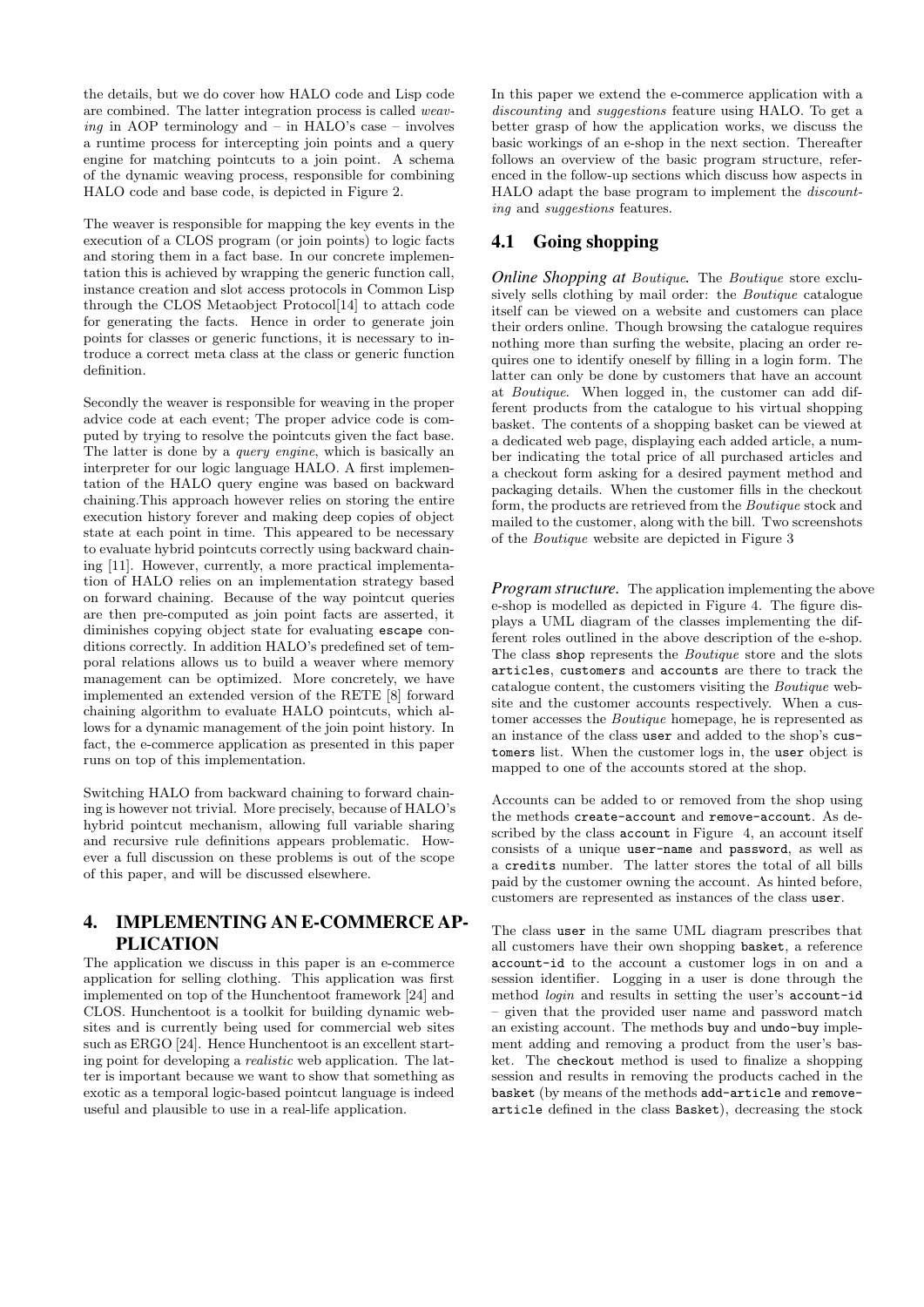

Figure 2: HALO weaver schema.



Figure 3: Screenshots of the e-commerce application.

number for each of these products in the shop (see method decrease-nr-of-articles-for-size in the class Article), and increasing the total amount purchased by the user. Finally, the class Article models a product from the Boutique catalogue. Each such article has a name, a description, a price and a picture and belongs to a collection: all these slots hold some information to be displayed when a customer browses the catalogue. The slot quantity-in-stock-persize in the same class denotes the amount of each product stocked at Boutique per available size ("Small", "Medium", "Large" or "Extra Large").

Note that for conciseness we have omitted the classes and methods responsible for generating HTML code and that explaining the methods and slots left undiscussed so far, is done on as necessary in the following sections.

### 4.2 Adding Discounts and Suggestions

The e-commerce application discussed above implements the primary features of an e-shop. In this section we investigate how HALO can be used to add a *discounting* and a suggestion feature. Both features are discussed separately in the next section; For each we first discuss the feature's pur-

pose, we continue by explaining what extra classes we need to implement the feature, and finally we show how the base application and the extra classes are linked using HALO. The latter discussion illustrates HALO's special properties such as temporal pointcut language, the ability to access Common Lisp from within the base language, rule abstraction, referencing past program state, etc. as defined in the previous sections.

#### *4.2.1 Promotions and Discounts*

Occasionally, Boutique launches a promotional campaign. For example, when it's Christmas, all customers get a discount on checkout or when stock of a particular product is piling up, Boutique offers a discount to customers willing to buy it. These kinds of promotions are referred to as dynamic pricing strategies [13].

Implementing the discounting feature requires us to adapt the e-commerce application to both make customers aware of promotions, as well as to make sure that discounts are processed when a bill is created. More concretely, when a customer visits the Boutique homepage, a list of currently active promotions pops up. When the customer logs in dur-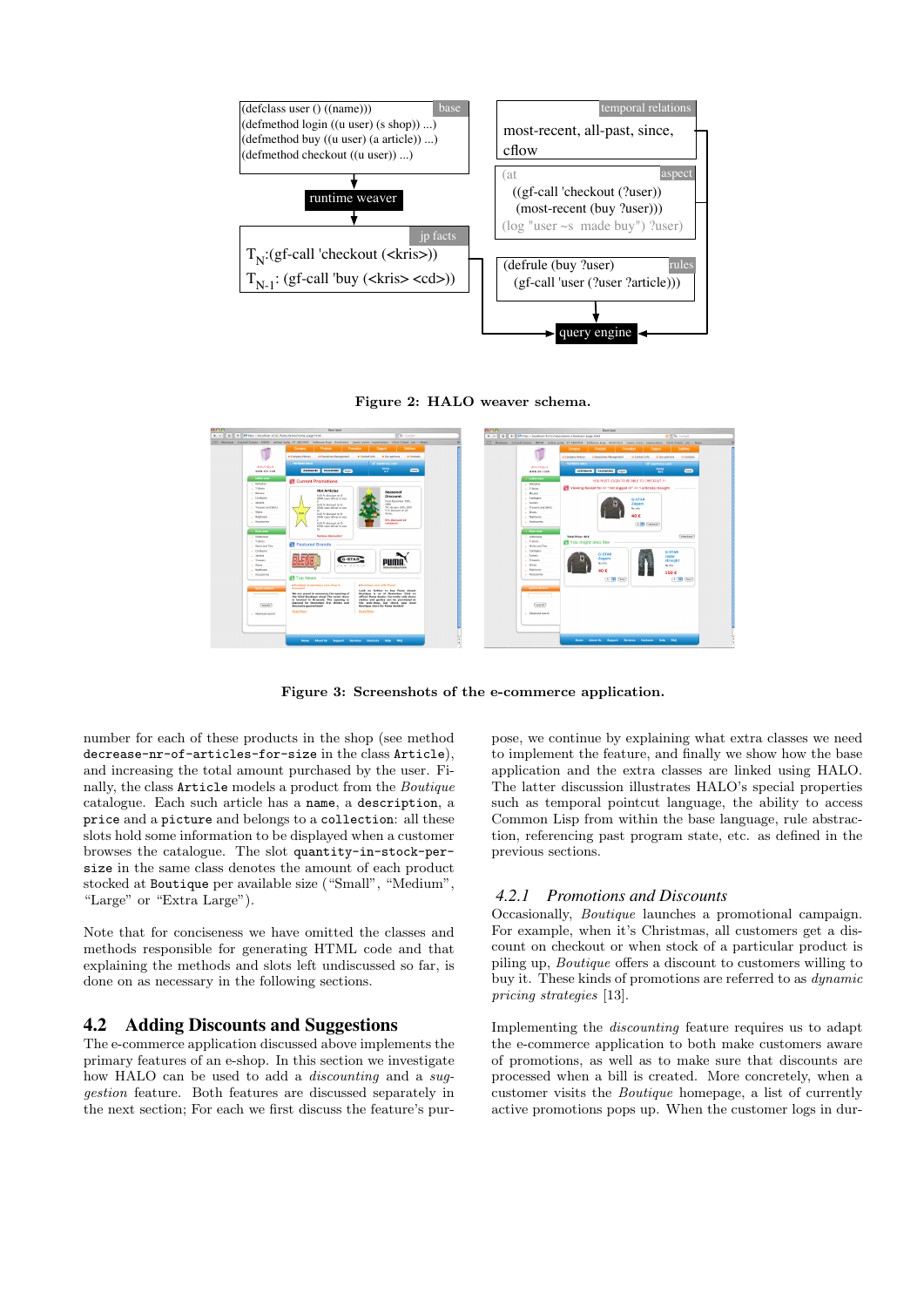

Figure 4: Sketch of a UML diagram for the e-commerce application.

ing a time at which a certain promotion is active, he should get the associated discount when he checks out his basket and the bill is computed – no matter whether the promotion is still active then. If the latter weren't true, the customer could login and be promised a promotion, and finally not get it when he checks out his basket.

*The Promotion class.* Promotions are modelled using the classes depicted in Figure 5. The class Promotion is an abstract class that outlines the interface that each promotion needs to implement: a method promotion-rate that computes the promotional rate for an article, a method promotion-active-p that can be used to see if a particular promotion is currently active or not, a method promotioninfo that generates an informative text explaining a promotion and a method promotion-banner that returns a picture. The latter two methods are used to render a representation of the promotion for a customer visiting the Boutique website. The Promotion class stores extra information by means of a slot title, referring to the name of a promotion, as well as a slot catch-phrase. In Figure 5 we have depicted two concrete subclasses as well, namely christmas-promotion and overflow-promotion.

The class christmas-promotion implements a promotion where each customer is offered a (constant) seasonal discount between December 15th and January 15th. The class itself simply overrides the methods defined by its superclass promotion. Verifying whether a christmas promotion is active is done by checking whether the current time and date is between December 15th and January 15th. More concretely, this is done by the method promotion-active-p, which accesses the time through the system function get-decodedtime. As in our example a seasonal discount is constant for each Boutique product, the method promotion-rate simply returns a constant.

Another promotion is implemented by the class overflowpromotion. This class extends the class promotion with an extra slot articles+treshold+rate. The latter maps articles to a threshold and a discount rate. The threshold denotes a maximum of articles that is desired to keep in stock, whereas the discount rate is a rate specific to each kind of article. For example, yellow jackets of the brand "Winter" are highly in fashion at the moment, whereas a basic raincoat is an evergreen that always sells well. So for the "Winter" jacket a low stock is kept, which is refilled regularly. When that stock starts piling up, indicating that yellow "Winter" jackets are no longer in fashion, large discounts are given to get rid of them quickly. In the case of the classic raincoat however, it is okay for Boutique to stock up on lots of basic raincoats at once, and only give low discounts to boost sales. The methods findparticular-rate and find-particular-threshold defined in the class overflow-promotion, are there to retrieve discount rates and thresholds for a particular article. The method promotion-active-p verifies whether there currently is a stock overflow for a particular article by comparing the current stock number of the article to the threshold defined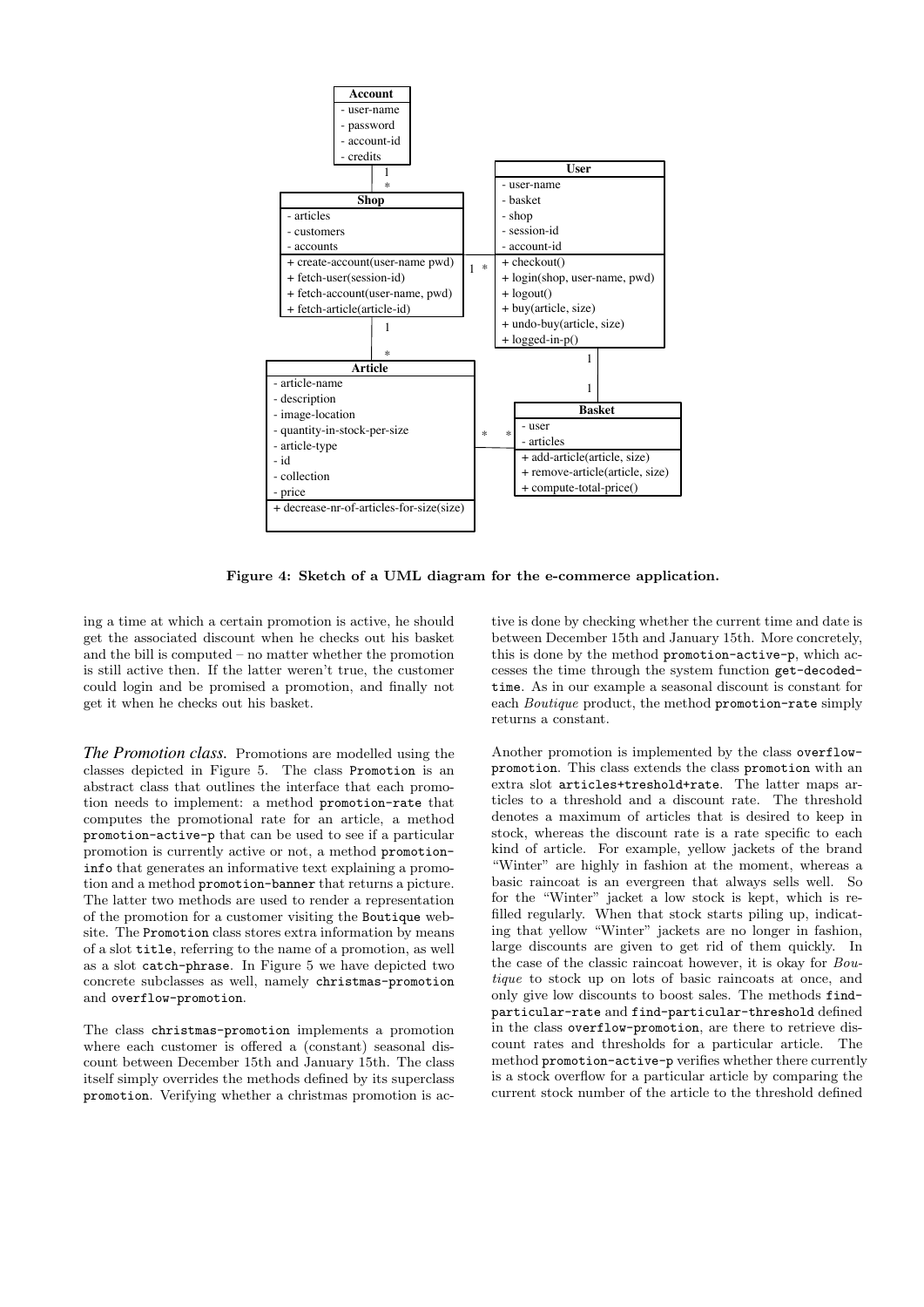

Figure 5: Sketch of a UML diagram for the Promotion class and subclasses.

by the promotion. In the overflow example, the discount rate for an article depends on the type of the article. Henceforth the method promotion-rate looks up this discount rate.

*Linking Promotions using CLOS.* In order to link the base application described in Section 4.1 and the promotion classes from the previous section, we need to adapt the behaviour of quite a few methods defined in the base application. We first discuss an implementation using only CLOS, and in the next paragraph we explain how linking the promotions and the base application can be done more concisely by means of HALO.

Clearly we need to extend the behaviour of the method checkout to incorporate calculating discounts for the products bought during a shopping session. Furthermore we must make sure that the discount rate for each article bought conveys with the discount rate that was active when the login happened. So we need to include computing and caching the discount rates for each article in the method login.

More concretely, in order to store the different discount rates we add a new slot rates-per-size. This slot maps articles to a discount rate and a size. Of course some extra methods need to be implemented to manipulate the slot ratesper-size, as well as a new class to create content for the mapping:

```
(defclass article+size+rate ()
  ((rate :initarg :rate :accessor rate)
```

```
(size :initarg :size :accessor size)
   (article :initarg :article :accessor article)))
(defmethod add-rate-per-size
  ((user user) (article article) rate size)
  (setf (rates-per-size user)
        (cons
         (make-instance
           'article+size+rate
           :rate rate
           :size size
           :article article)
        (rates-per-size user))))
(defmethod reset-rate-per-size ((u user))
  (setf (rates-per-size u) '())
```
In addition we extend the class shop with a slot promotions to keep track of the promotions at Boutique; Of course we also need to define an :around method for both the methods create-christmas-promotion and create-overflowpromotion that updates the promotions list of a shop.

Subsequently the method login is extended to compute the discount rate for each article stored in the shop, for each possible promotion and size, and saving the the rates for the user logging in. The latter is implemented using an :around method for the method login.

```
(defmethod login :after ((u user) (s shop) name pwd)
  (dolist (article (articles s))
    (dolist (promo (promotions s))
      (dolist (size (sizes s))
        (let ((rate
                (promotion-rate promo article size)))
          (when rate
            (add-rate-per-size u article rate size)
            ))))))
```
Next we include giving the discounts at checkout. For this purpose an :around method checkout is defined as depicted below. It retrieves the articles bought by a user, and gives a discount for each article for which a rate was cached at login time. The method recompute-price is a method we introduce to charge a customer the discounted price of an article.

```
(defmethod checkout :around ((u user))
  (let ((articles (articles (basket u))))
    (call-next-method)
    (dolist (a (rates-per-size u))
      (let ((size (size a))
            (article (article a))
            (rate (rate a)))
        (when (find-if
                (lambda (p)
                  (and (equal (cdr p) size)
                       (equal (car p) article)))
                  articles)
        (recompute-price u article rate))))))
```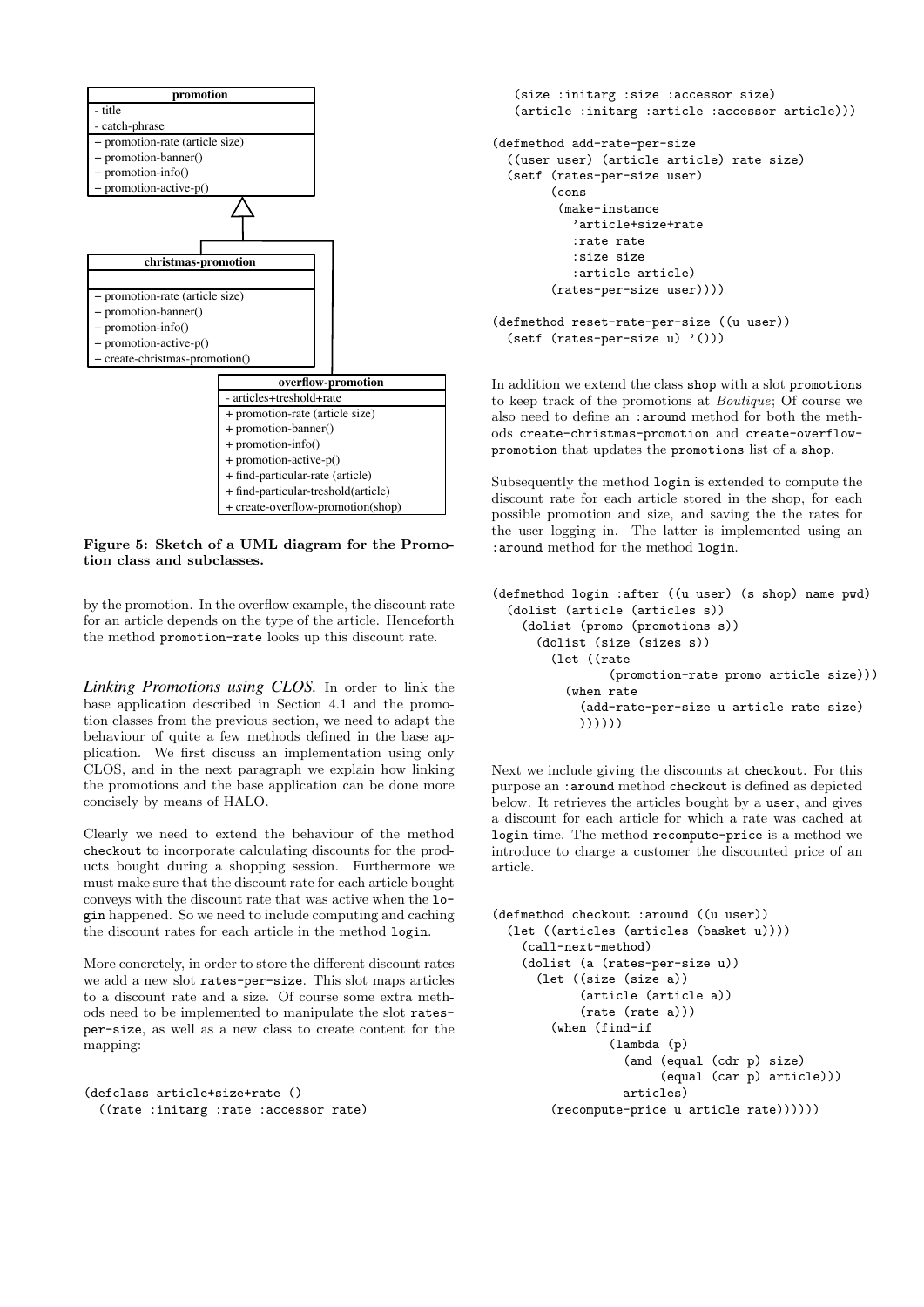Though the code in this section works perfectly for combining the promotions and the base application, it still requires the introduction and extension of quite a few methods. Due CLOS built-in :after, :before and :around capabilities, there is no need to produce tangled code. One could argue however that the implementation is scattered because the code to make sure a customer gets his discounts covers multiple different methods and classes. More importantly, we also observe that a lot of code is concerned with recording/restoring program state (such as the discount rates). In the next section we discuss how HALO allows a more declarative implementation, where the storing and retrieving of discount rates is automated. In fact, in HALO, this code can be modularized by means of a single piece of advice and adding a single new method.

*Linking Promotions using HALO.* From the latter chain of adaptations, we can identify the join points of interest to be calls to the methods login, buy and checkout. The idea is to group the scattered code by means of a history-based pointcut, wherein temporal relations are used to interconnect join points and in addition to make use of the escape mechanism in HALO to refer to the past discount rates  $1$ :

```
(defrule
  (forall-articles-in-basket ?user ?article ?size)
    (all-past
      (create article ?article)
      (member ?size ("S" "M" "L" "XL")))
    (escape
      ?member (in-basket-p (basket ?user)
                           ?article
                            ?size)))
(at
```

```
;; pointcut
((gf-call checkout ?user)
 (forall-articles-in-basket ?user ?article ?size)
 (since
   (most-recent
     (gf-call login ?user _ _ _ _(current-discount-rate
       ?user ?article ?size ?rate))
    (all-past
      (gf-call buy ?user ?article ?size))))
```

```
;; advice code
(recompute-price ?user ?article ?rate))
```
#### (defmethod

```
recompute-price ((u user) (a article) rate)
...)
```
Roughly said, the piece of advice can be read as: "when a checkout call happens, execute the method recomputeprice on a user object ?user, for all articles ?article on

which buy was called, given a discount rate ?rate. In addition, the buy calls need to have happened since the most recent call to login for the user ?user. And also, the discount rate ?rate is the one active for the different articles ?article when the login happens."

More concretely, the pointcut consists of three pointcuts interconnected by means of the since temporal operator. The outer pointcut of the since operator, namely ((end-gfcall checkout ?user ?res) (forall-articles-in-basket ?user ?article ?size)), simply employs the built-in predicate gf-call to capture a call to the method checkout and exposes all articles in the shopping basket at checkout time through (forall-articles-in-basket ?user ?article ?size)  $2$ . The two arguments of the since operator each capture a series of join points in the past of the latter outer pointcut. For example, the pointcut put as the first argument, captures the most recent join point that matches (gf-call login ?user) and computes all past discount rates (bound to ?rate) by means of (current-discountrate ?user ?article ?size ?rate). The latter is possible as the logic variable ?rate is left unbound by any of the pointcuts capturing execution join points. Note that current-discount-rate is not a predefined predicate.

The predicate current-discount-rate is defined as a separate rule:

#### (defrule

```
(current-discount-rate ?user ?article ?size ?rate)
(all-past (promotion-create ?promo))
(all-past (article-create ?article))
(article-rate ?promo ?article ?rate ?size))
```
As explained in Section 3, verifying whether a user defined predicate holds at a join point, means the body of the rule, basically also a pointcut, must hold at the join point. So (current-discount-rate ?user ?article ?size ?rate) holds at a login join point, if

- 1. all join points matching (promotion-create ?promo) past the login are captured
- 2. all join points matching (promotion-create ?promo) past the login are captured
- 3. (article-rate ?promo ?article ?rate ?size) is computed at the login

Note that these three conditions themselves are all defined as separate rules. promotion-create is a predicate that captures join points representing instance creations of classes that are subclasses of the class promotion. article-create simply captures instantiations of the class article:

#### (defrule (promotion-create ?promo)

<sup>1</sup>For brevity we have omitted the name of certain logic variables, and replaced them by a  $\overline{a}$  as they are not relevant in matching the pointcut.

 $2$ Note that the predicate forall-articles-in-basket is defined a separate rule. Matching rule definitions is explained further down the text.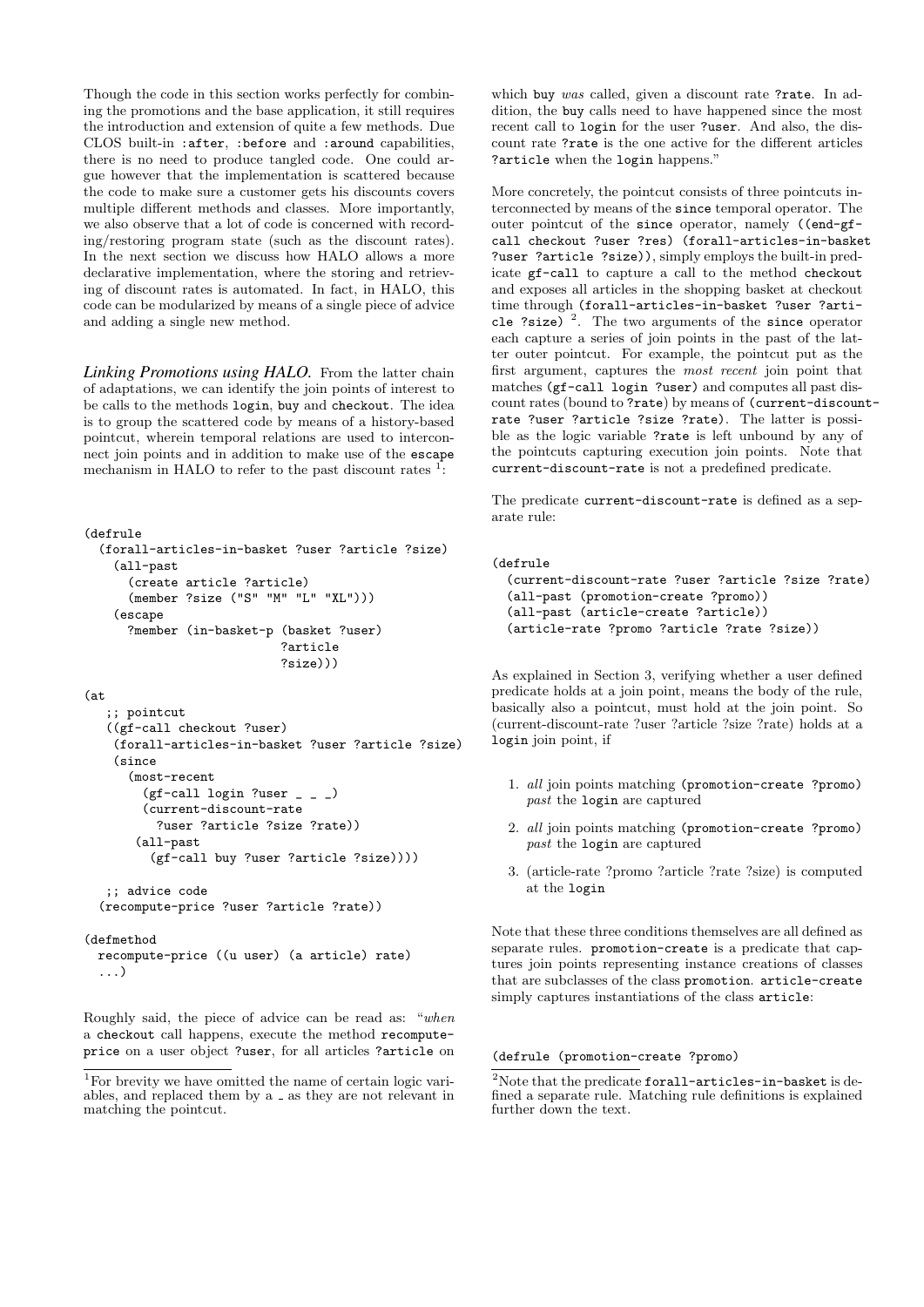```
1 (create overflow-promotion <promo>)
2 (create article <jacket>)
3 (create article <t-shirtt>)
4 (create article <trousers>)
5 (create article <socks>)
6 (gf-call 'login <kris> <boutique> "kris" "kg")
where the promotion rates given <promo> are:
0.20 for <t-shirt> in size "M"
0.25 for <trousers> in size "M"
7 (gf-call 'buy <kris> <trousers> "M")
9 (end-gf-call 'checkout <kris> <res>)
10 (gf-call 'logout <kris>)
11 (gf-call 'login <kris> <br/> <br/> <br/> <br/> <br/>" <br/> <br/>" "kg")
where the promotion rates given <promo> are:
0.05 for <jacket> in size "M"
0.10 for <socks> in size "M"
12 (gf-call 'buy <kris> <t-shirt> "S")
13 (gf-call 'buy <kris> <jacket> "M")
14 (gf-call 'buy <kris> <socks> "M")
15 (end-gf-call 'checkout <kris> <res>)
```
Figure 6: A sample history of join points (to simplify the example, only generic function calls are considered; Note also that there is always a default promotional rate of 0.0 for any article, but for conciseness we've also omitted this from the trace).

```
(create ?class ?promo)
  (escape ?sub (sub-class-p ?class promotion)))
(defrule (article-create ?article)
  (create article ?article))
```
The predicate article-rate is defined in terms of the escape predicate, so that ?rate matches the result of calling the method promotion-rate on ?promo, ?article and ?size. member simply enumerates the elements of the list ("S" "M" "L" "XL).

```
(defrule (article-rate ?promo ?article ?rate ?size)
  (member ?size ("S" "M" "L" "XL"))
  (escape ?rate (promotion-rate ?promo ?article ?size)))
```
*Matching pointcuts.* To further clarify the way the pointcuts are matched, we explain which advices are executed given the sample execution trace shown in Figure 6. Note that we use the notation <name> to denote object identifiers (e.g. <t-shirt> represents an object, obviously intent to be an instance of article).

Recall the first pointcut we discussed first in this section:

```
(at
 ;; pointcut
 ((end-gf-call checkout ?user _)
  (forall-articles-in-basket ?user ?article ?size)
  (since
      (most-recent
```
 $(gf-call login ?user _ - )$ (current-discount-rate ?user ?article ?size ?rate)) (all-past (gf-call buy ?user ?article ?size))))

It has multiple solutions for join point 15, one for each article the user checking out ever bought and for which there was a promotion active when the user last logged in (the articles <jacket> and <socks> bought by user <kris>).

In more detail, this pointcut is matched at join point nr. 15, because it matches the outer pointcut (end-gf-call checkout ?user ), and exposes the discount rate of all buy join points (namely nr. 13 and 14) that match the second argument of the since predicate, since the last login join point that matched the first argument of the since predicate (join point nr. 11). Due (forall-articles-in-basket ?user ?article ?size) only buy events are captured of articles that are still in the user's basket (so no articles that were "unbought" (cf. undo-buy in Figure 4)). In addition the buy join points and the login join point are matched in the past of the checkout join point. Because of the (forallarticles-in-basket ?user ?article ?size)

Note that the exposed discount rates are the ones active at the latter login join point. This discount rate is exposed by means of the predicate current-discount-rate, for which we repeat the definition below:

(defrule

```
(current-discount-rate ?user ?article ?size ?rate)
(all-past (promotion-create ?promo))
(all-past (article-create ?article))
(article-rate ?promo ?article ?rate ?size))
```
At join point nr. 11 this rule has two matches (exposes rates 0.05 and 0.10 for the articles <jacket> and <socks>). At join point nr. 11 the first pointcut (all-past (promotioncreate ?promo)) in the body of the rule matches four join points, namely all instance creation join points of the class article (so nrs. 2 through 5) predating the login join point. The second pointcut in the body of the rule, namely (allpast (article-create ?article)) matches a single join point: the creation of the object  $\epsilon$ promo> (nr. 1). Finally, given those join points, the last pointcut in the body of the rule, namely (article-rate ?promo ?article ?rate ?size), filters out the join points nrs. 2, 5 and 1 because there is only a promotion active for the articles <jacket> and <socks>.

### *4.2.2 Suggestions*

In order to try and trick customers into buying more, Boutique suggests customers products they might like to buy. It has been observed by the Boutique owner that customers mostly buy clothing from the same collection: so if they buy a shirt from one collection, they are likely to buy trousers from the same collection. In addition, customers that like certain products, are perceptive to products bought by customers that buy similar articles. For example, if one customer buys a jacket from the "Winter" collection and a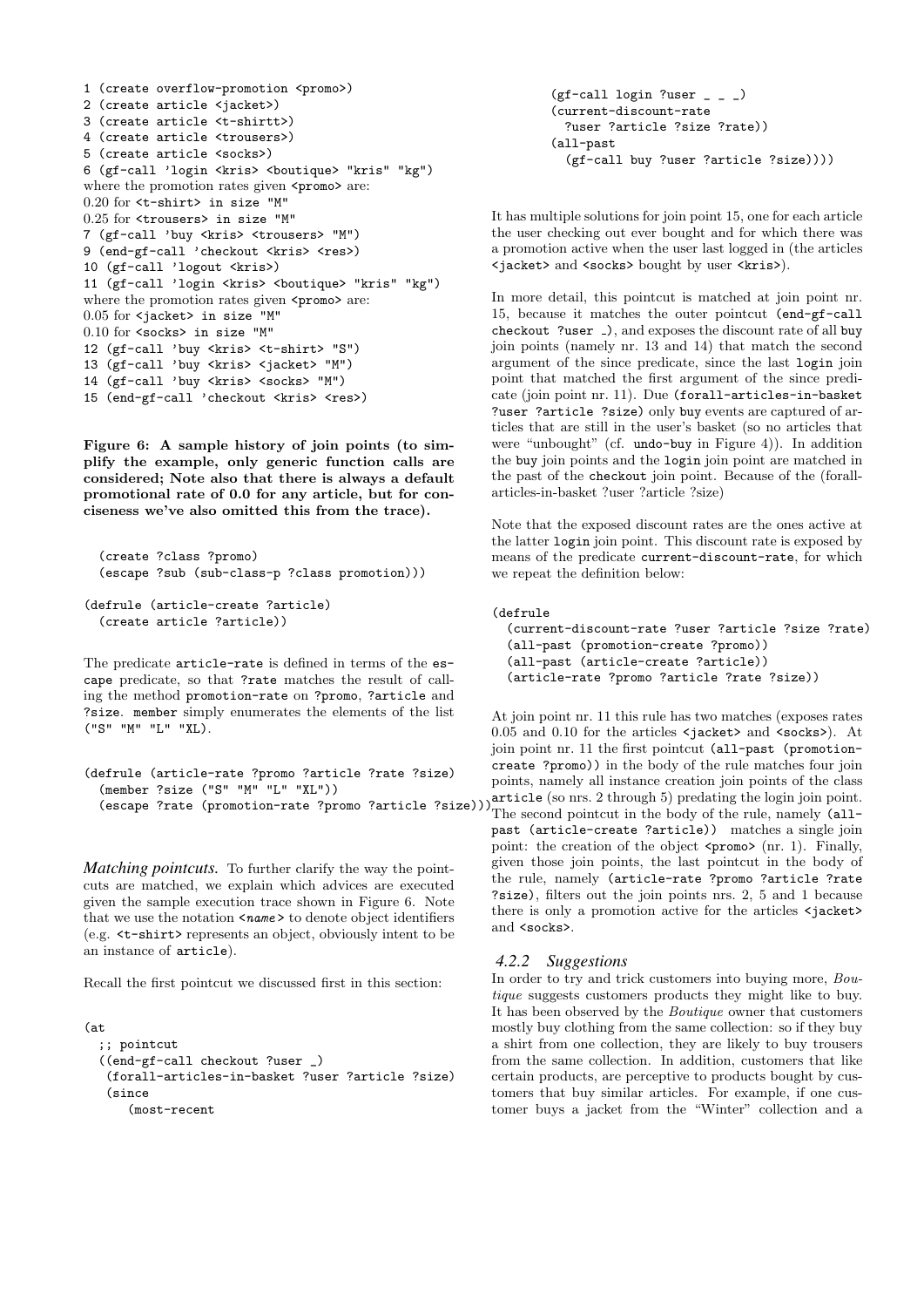| suggestion                                |  |  |
|-------------------------------------------|--|--|
| - articles+suggestions                    |  |  |
| - user                                    |  |  |
| + add-likable-article(article, article)   |  |  |
| + add-likable-articles(article, article*) |  |  |
| + remove-likable-article(article)         |  |  |
| + find-likables(article)                  |  |  |
| + likable-articles()                      |  |  |
| + create-suggestion(user)                 |  |  |

#### Figure 7: Sketch of a UML diagram for the Suggestion class.

pair of trousers from the "Autumn" collection, then another customer buying the same jacket, probably also desires the trousers. So when customers purchase an article, the Boutique website pops up a list of suggestions, which all somehow "match" the article just bought.

*The Suggestion class.* Suggestion lists are modelled by means of the class suggestion in Figure 7. The class defines a slot articles+suggestions that maps each article to a list of articles that "match" the article (e.g. articles of the same collection). The slot user simply keeps a reference to the customer for whom the suggestion list applies. The method add-likable-article adds a suggested article for an article. Conversely, the method remove-likable-article deletes an article and its derived suggestions. The method findlikables is used to retrieve the list of suggested articles associated with an article, whereas the method likablearticles returns a concatenation of simply all suggested articles. Finally, the method create-suggestion can be used to initialize a new suggestion, given a user.

*HALO code.* Integrating the *suggestion* feature can lead to scattered and tangled code. For example, making sure that articles bought by one user are added to the suggestion list of another, requires one to adapt the behaviour of the checkout method to record per user the list of articles bought. Then we need to adapt the buy method to query this record of bought articles per user to compute a new list of suggested articles and to update another user's suggestion list. In this section, we consider a modularized implementation in HALO.

In order to make sure that each user even has a suggestion list, each instantiation of the class user triggers creating a fresh suggestion list. The piece of advice below consists of a pointcut that captures each instantiation of the class user and a piece of advice code that triggers a call to the method create-suggestion (see Figure 7):

```
(at
 ((create user ?user))
  (create-suggestion ?user))
```
Though the latter makes sure that each user has a unique

suggestion list, this suggestion list still needs to be updated regularly. The suggestion list needs to be updated each time the user adds a new article to his basket. For example, as suggested articles, we can add each article from the same collection to the user's suggestion list. The pointcut below consists of two pointcuts interconnected by means of the temporal operator most-recent. The outer pointcut captures all calls to the method buy through use of the built-in predicate gf-call. The inner pointcut then captures the most recent join point that matches (end-gf-call create-suggestion ?user ?suggestions) – so basically given a buy call on a user object, the most recently created suggestion list for that user. The latter is acceptable, as a suggestion list is unique for each user. Finally, the advice code simply computes a list of suggested articles and adds them to the captured suggestion list (logical variable ?suggestion). Note that the variable \*boutique\* simply refers to an instance of the class shop.

(at

```
((gf-call buy ?user ?article ?size)
 (most-recent
   (end-gf-call
     create-suggestion
     ?user
     ?suggestions)))
(add-likable-articles
 ?suggestions
 ?article
  (compute-articles-same-collection
    *boutique*
   ?article)))
```
Furthermore each suggestion list needs to be updated as soon as the user for whom it exists, removes an item from his basket; If he isn't interested anymore in an article, then he probably isn't interested in the articles that "match" it either. The pointcut below is similar to the one we perviously described and simply wraps calls to the undo-buy method to include updating a suggestion list.

```
(at
  ((gf-call undo-buy ?user ?article ?size)
   (most-recent
     (end-gf-call create-suggestion ?user ?likables)))
  (remove-likable-article ?likables ?article))
;; at checkout reset likables
(at)((gf-call checkout ?user)
   (most-recent
     (end-gf-call create-suggestion ?user ?likables)))
```
(setf ( likables ?user) ( create-suggestion ?user)))

As a final example, we consider a variation on the suggestion feature – which as explained below exploits HALO's hybrid pointcut mechanism. We recall that there are people that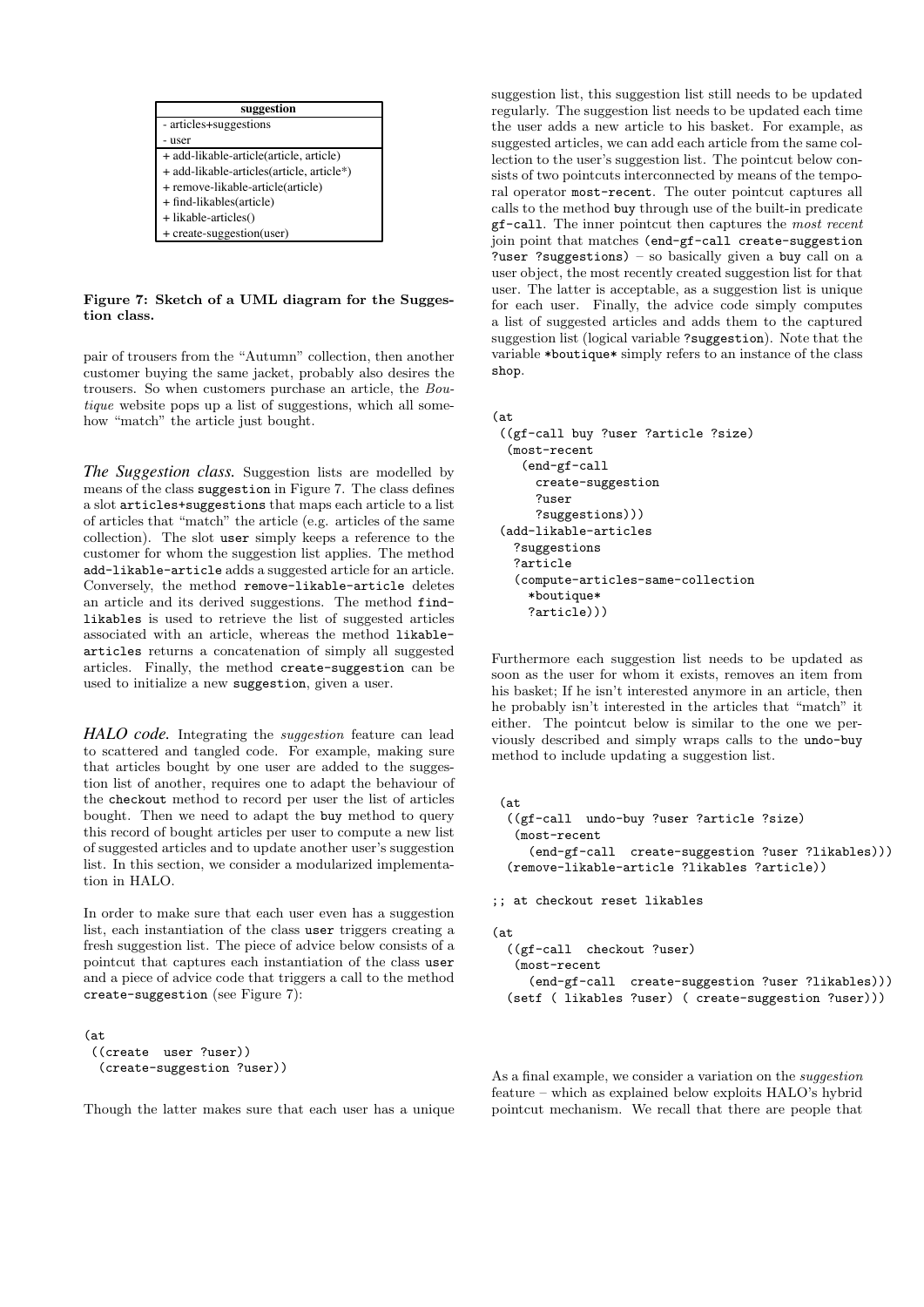think alike and tend to enjoy similar things. The piece of advice below makes sure that this knowledge is used to suggest products to one customer, based on what another one bought. Relative to the pointcut (end-gf-call buy ?user ?article ?size ?res), there are two other pointcuts that need to be true, might the entire pointcut match a join point. Of particular interest is the second form that starts with most-recent, as this makes use of the escape predicate. That condition computes the content of a user basket at the time the method checkout is computed. This makes sure that when the entire pointcut is actually matched by a buy method call, ?articles is bound to that past content of a user basket.Though of course, the content of the basket by then will have changed.

```
(at
 ((end-gf-call buy ?user ?article ?size ?res)
  (most-recent
    (end-gf-call create-suggestion ?user ?suggestions))
  (most-recent
    (gf-call checkout ?user2)
    (escape ?articles (fetch-articles (basket ?user2)))
    (all-past (gf-call buy ?user2 ?article ?size2))))
  (add-likable-articles ?suggestions
                        ?article
                        (quote ?articles)))
```
#### *4.2.3 Discounts revisited*

Below we have depicted an implementation of the discounting feature from Section 4.2.1 that makes use of the possibility to write escape conditions in a pointcut that make use of logic variables bound in a "future" pointcut. The latter feature allows us to implement the discounting by means of a single piece of advice:

#### (at

```
;; pointcut
((end-gf-call checkout ?user _)
 (since
    (most-recent
      (gf-call login ?user _ _ _)
      (all-past (promotion-create ?promo))
      (escape ?rate
        (promotion-rate ?promo ?article ?size)))
      (all-past (gf-call buy ?user ?article ?size))))
;; advice code
(recompute-price ?user ?article ?rate))
```
;; definition of promotion-create as before

More concretely, the escape condition to calculate the discount rates at login time, makes use of the variables ?article and ?size, which are bound by the pointcut capturing calls to the method buy. The latter buy calls happen after the login call, and as discussed in Section 3 in order to make sure that the escape condition is evaluated against the correct program state, the weaver must make a copy of all objects at the time the login join point occurs. For this purpose, the weaver makes use of the generic function copy. Making deep copies of objects is costly in general; The idea is that the HALO programmer can specialize the

generic copy to define what parts of which objects are relevant to copy. In the example at hand, we define a version of copy specialized on the class article that backs up the stock number per size of an article (see the slot quantityin-stock-per-size in Figure 4):

```
(defmethod copy ((a article))
  (let ((article-copy (make-instance 'article))
        (stock
          (copy-alist (available-stock-per-size a))))
    (setf (available-stock-per-size article-copy)
          stock)
    (setf (article-name article-copy)
          (article-name a))
    (setf (description article-copy)
          (description a))
    ;; set other slots as well
   ))
```
The HALO code from this section is more concise than the code explained in Section 4.2.1 because it uses variables in escape conditions, bound by "future" pointcuts. For example, it is not necessary to define the predicates currentdiscount-rate, article-rate or article-create, nor to refer to them within the pointcuts. Furthermore, control over the weaver is possible to dictate what object state needs to copied through the generic copy.

# 5. RELATED WORK 5.1 AOP and Lisp

HALO is the only implementation of an aspect-oriented programming language for a Lisp dialect that allows writing pointcuts based on the execution history of the application. To the best of our knowledge it is also the first logicbased approach to aspect-oriented programming in a Lisp dialect. A framework for aspect-oriented programming in Scheme was proposed by Tucker et. al. [23] , where the notion of AspectJ-like pointcuts and advices are introduced in Scheme. The focus of the research by Tucker et. al. is to define the particularities of combining higher-order functional languages and aspect-oriented programming, such as the treatment of scope, the lack of "names", etc. The latter is not the focus of HALO; Furthermore Tucker et. al. unify aspect-oriented programming with AspectJ [16] in their research and do not consider expressing history-based aspects. AspectL [4] is a library that provides aspect-oriented extensions for Common Lisp and CLOS. These extensions include support for writing generic pointcuts, destructive mixins, special classes and special functions. However, there is no explicit means in AspectL for expressing history-based aspects.

### 5.2 History-based Aspects in Other Languages

A closely related approach to our work is Alpha [21], a logicbased pointcut language for a Java-like language. Alpha includes information about the state of objects and the static structure of the program in the fact base. Full Prolog can be used to write pointcuts as logic queries over the historic fact base. A pre-defined set of logic rules for expressing temporal relations is provided, but this can be extended by the programmer. While Alpha also has a mechanism for letting the pointcut language interact with the base program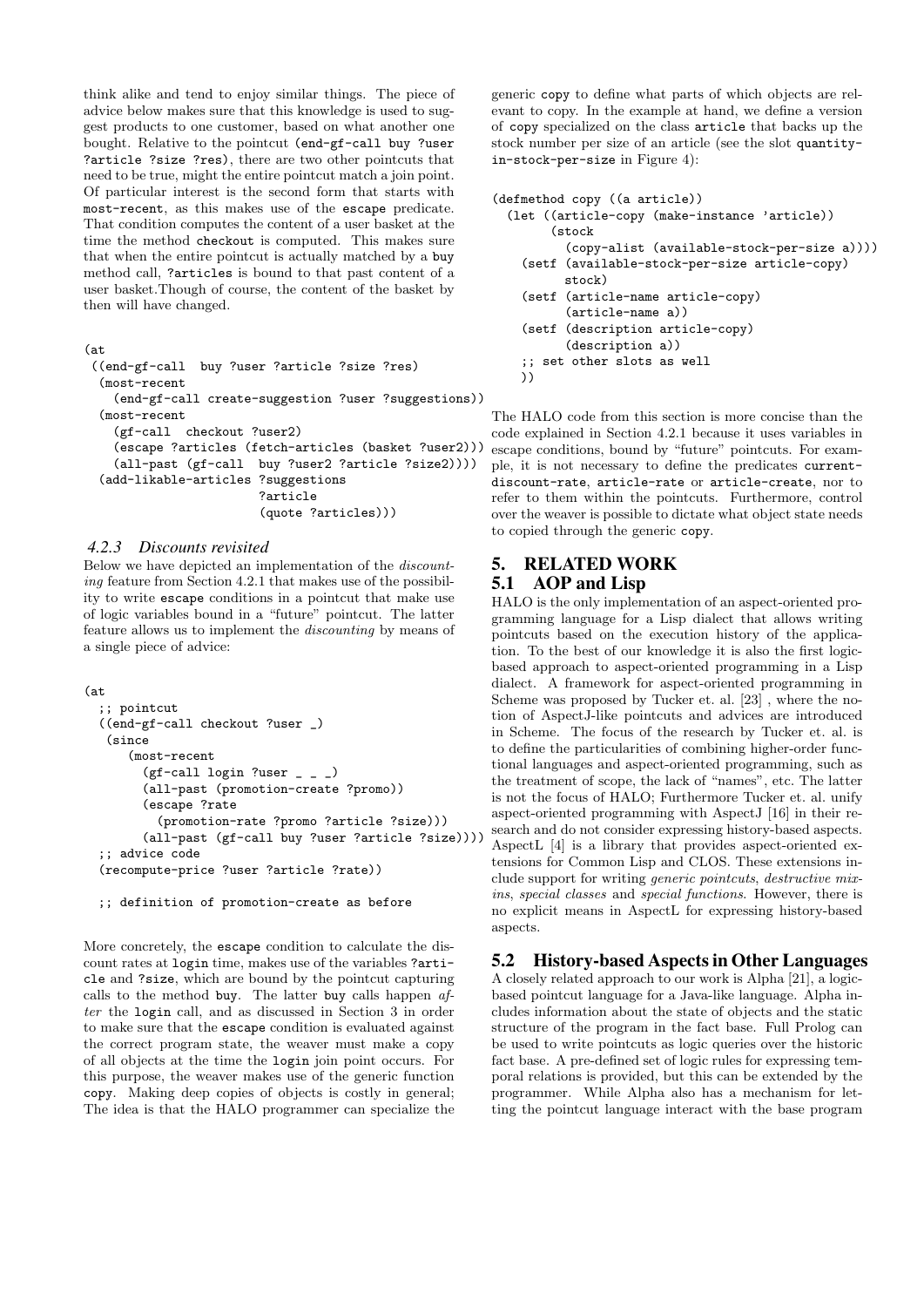the use of standard Prolog only allows interaction with the base program at the current join point. So (as discussed in Section 4.2.1), this means the "past rate discounting" aspect must be expressed as two pointcuts and advices. Thus, while Alpha is more expressive than HALO in terms of providing a richer join point model and the use of full Prolog to reason about the past history of join points, it is also less expressive in allowing hybrid pointcuts to interact with the base program.

Tracematches [1] and J-LO [3] are extensions of AspectJ and hence use Java as the base language. History-based pointcuts are expressed in Tracematches as regular expressions over AspectJ pointcuts, and in J-LO as temporal logic formulae over AspectJ pointcuts. A different temporal logic is used in J-LO than the one in HALO. Rather than relying on AspectJ or a similar, existing non-logic pointcut language for Lisp and then using temporal logic to turn it into a history-based pointcut language, HALO uses the same logic formalism throughout.

### 5.3 Hybrid Aspects

OReA [5] is a family of logic-based pointcut languages for Smalltalk, in which the concept of "hybrid aspects" was originally introduced. The prime objective in this work was for "hybrid advices" to be transparent: a condition in a logic pointcut can be re-defined as a method, and vice-versa. The pointcut language and base language are changed so that when no rule is defined for a logic condition, the condition will be evaluated by sending a message instead. This can be easily achieved in HALO as well: if no rule exists for a logic condition, it can be translated to an escape condition. OReA also supports interaction from the base and advices languages with the rule language, which we have not considered in HALO so far. OReA is actually a family of logic pointcut languages, which includes a forward-chainingbased variant. But this is not based on the Rete network and lacks the necessary support for memorizing past evaluations of hybrid pointcuts. While OReA supports hybrid pointcuts in both directions in a transparent manner, it does not support pointcuts over a history of joinpoints.

# 6. FUTURE WORK

There still remains work to be done on behalf of HALO. Future research on HALO's language design and library support is still necessary, to adhere to some known (open) issues in aspect-oriented programming. In addition, HALO suffers from some issues that relate to its symbiosis with Common Lisp.

*Language design.* HALO does not currently feature predicates that offer a static model of the base application, as in other logic-based pointcut languages [9, 21]. Predicates for such a model could be easily added, and is a question of setting up a standard library in HALO. In addition, HALO does not fully support obliviousness [7], which is to be thought one of the main requirements for aspect-oriented programming. Obliviousness dictates that the base program should not be adapted nor be prepared so that it can be combined with an aspect program. Due the explicit meta classes HALO programmers employ to alert the weaver of possible join points of interest, HALO breaks obliviousness.

One option could be to redefine the defclass, defgeneric, defmethod macro's to simply include setting the appropriate meta classes. However this would create a tremendous overhead – think of all the irrelevant join points being generated. Another option would be to try and statically derive from the pointcuts which class definitions and generic function definitions need to be tagged with a meta class. In order to make a full aspect-oriented programming language out of HALO we need to introduce an aspect composition language [20]. Such a language is necessary to resolve conflicts between aspects that apply at shared join points. Current composition languages rely on constructs for expressing an ordering between aspects. We are thinking along the same line for HALO, though for uniformity we plan to devise a composition language based on temporal logic.

*Hybrid pointcuts.* Furthermore some open issues remain to be explored concerning HALO's hybrid pointcut mechanism. The latter allows interaction with Common Lisp from within the pointcuts and is in fact a language symbiosis mechanism. Up till now we have implicitly considered escape conditions to be side effect-free expressions. However behaviour is currently undefined when expressions with side effects are being used. Should the side effect occur when the entire pointcut is matched, or as soon as the escape condition can be evaluated? In addition what does it mean when escape is used in recursive rules?

# 7. CONCLUSIONS

In this paper we validated the suitability of the logic-based pointcut language HALO to modularize crosscuts as historybased aspects. For this purpose, an overview of the temporal logic-based aspect language was given, discussing both advice and pointcut language. A large part of this paper consists of illustrating the use of HALO for extending an ecommerce application with a discounting and a suggestions feature. Both features require the implementation of some additional classes and linking these with the base program can be expressed in terms of the execution history of the e-commerce program. Therefore they can be expressed as history-based aspects in HALO. From these experiments it has become clear that HALO's ability to define pointcuts that refer to past program state result in more concise code, because it automates storing and referencing program state at past join points.

### 8. REFERENCES

- [1] C. Allan, P. Avgustinov, A. S. Christensen, L. Hendren, S. Kuzins, O. Lhoták, O. de Moor, D. Sereni, G. Sittampalam, and J. Tibble. Adding trace matching with free variables to aspectj. In OOPSLA '05: Proceedings of the 20th annual ACM SIGPLAN conference on Object oriented programming, systems, languages, and applications, pages 345–364, New York, NY, USA, 2005. ACM Press.
- [2] D. Bobrow, L. DeMichiel, R. Gabriel, S. Keene, G. Kiczales, and D. Moon. Common lisp object system specification. Lisp and Symbolic Computation, 1(3-4):245–394, January 1989.
- [3] E. Bodden. J-LO A tool for runtime-checking temporal assertions. Master's thesis, RWTH Aachen